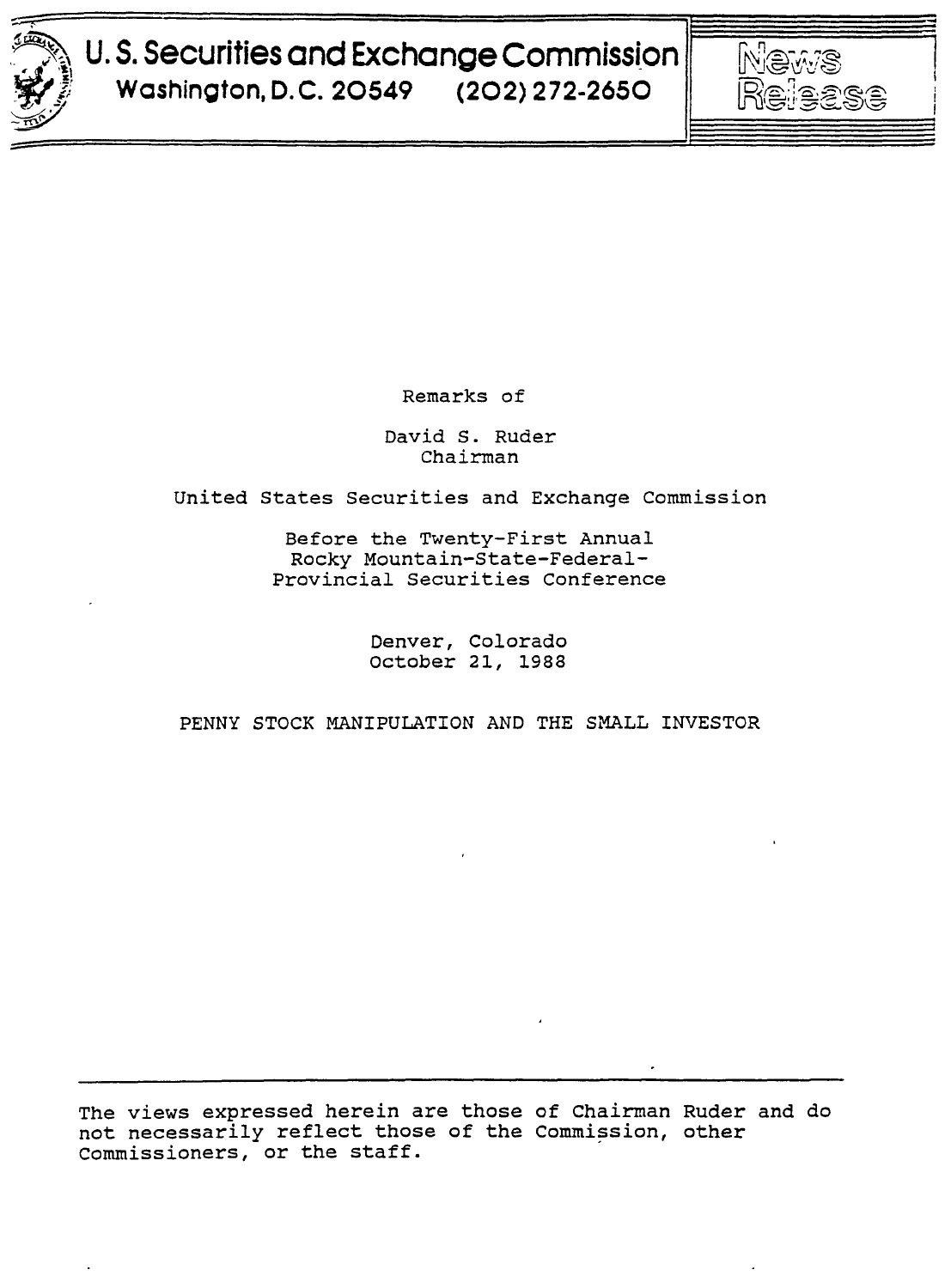Penny stock Manipulation and the Small Investor Introduction

The occasion of the Rocky Mountain State-Federal-Provincial securities Conference in Denver gives me a chance to announce that the Securities and Exchange Commission is mobilizing its efforts to protect small investors from "penny stock" fraud and manipulation. Since Denver has long been the home for thousands of low priced penny stocks, it seems particularly appropriate to discuss with you today the increasing problem of fraud and market manipulation in the over-the-counter penny stock market. As you are all aware, penny stock fraud has long been a matter of concern in the Rocky Mountain region. Now, with the growth of computers, telefax machines, and wide-area telephone systems, manipulators of penny stocks are operating nationwide. In the words of Forbes Magazine, penny stock manipulations may even have become "America's hottest export." 1/

In increasing the Commission's commitment to combat penny stock fraud, we will be reviewing the actions of all participants in these schemes, including promoters, brokerdealers, broker-dealer sales personnel, attorneys, accountants, transfer agents, public relations firms and even those . investors who participate in the initial phases of penny stock manipulations. Our remedies will include injunctions, bars

<sup>1/</sup> See Henry, America's Hottest Export-Funny Money Stocks, Forbes, September 23, 1985 at 38.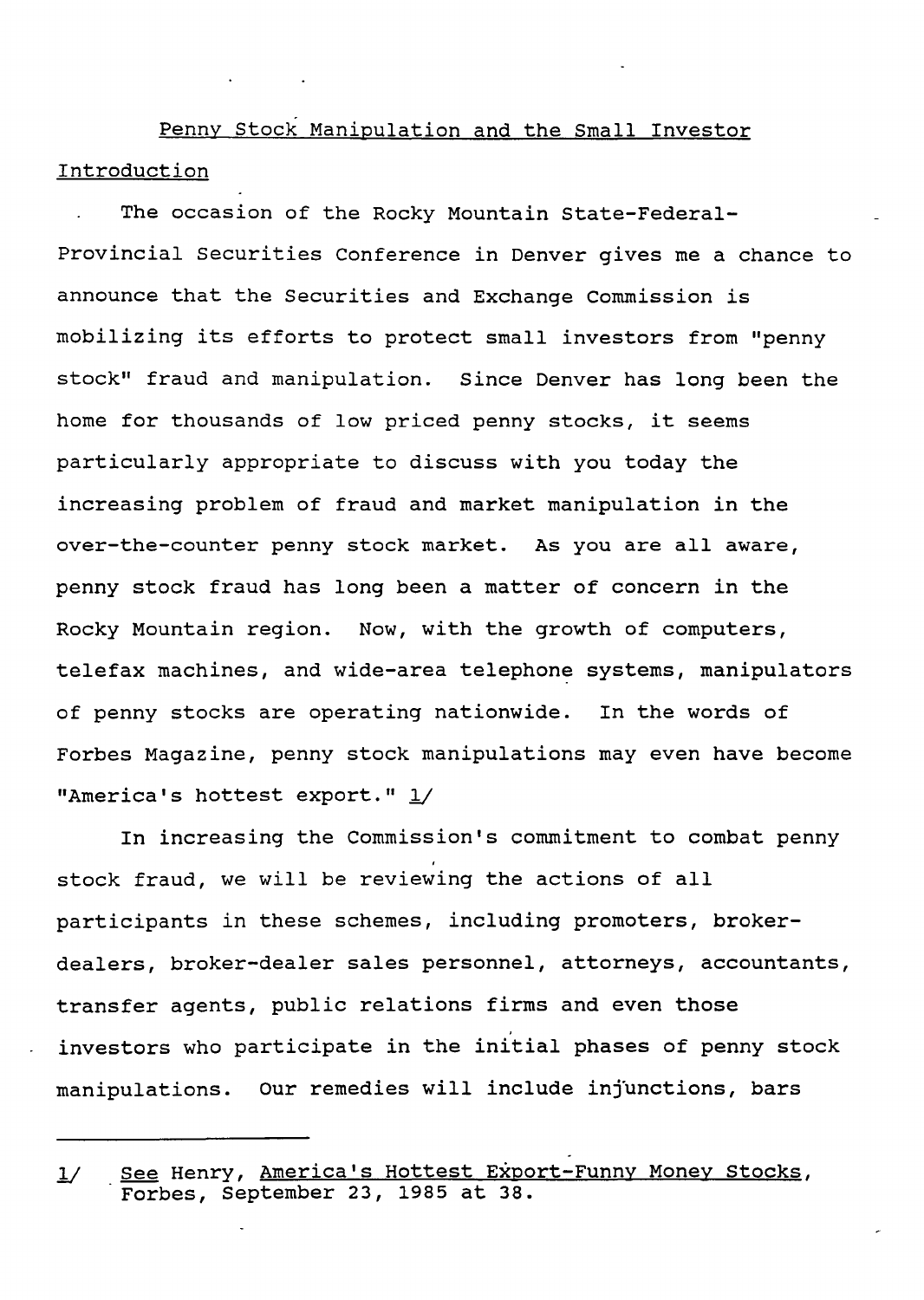from the securities industry, other disciplinary sanctions, and, where appropriate, recommendations for criminal proceedings.

## The Penny stock Market

Let me begin by describing the penny stock market.

Penny stocks are low-priced securities traded over-thecounter. They are usually traded outside of the National Association of Securities Dealers' Automated Quotation System (NASDAQ) and are usually quoted in the National Quotation Bureau's "pink sheets". For the most part, these stocks are thinly-traded and sUbject to domination and control by a single market-maker. As a result, they are an attractive vehicle for manipulative, artificial schemes designed to affect (almost always to raise) the price or volume of these securities.

While penny stocks are generally low in price and may even be sold at less than one cent per share, the penny stock label used to describe this market is a misnomer. The fact is that many issues begin as penny stocks, but end with innocent public investors holding worthless stocks which they have purchased for many thousands of dollars. Nor are these stocks viewed as pennies by perpetrators of frauds, since there are large amounts of money to be made through dishonest activities in the penny stock market. According to a survey done by the Commission's Denver Regional Office, during the period 1982 to 1984, secondary market trading of just 500 Denver area penny stock offerings aggregated over 15 billion dollars.

 $- 2 -$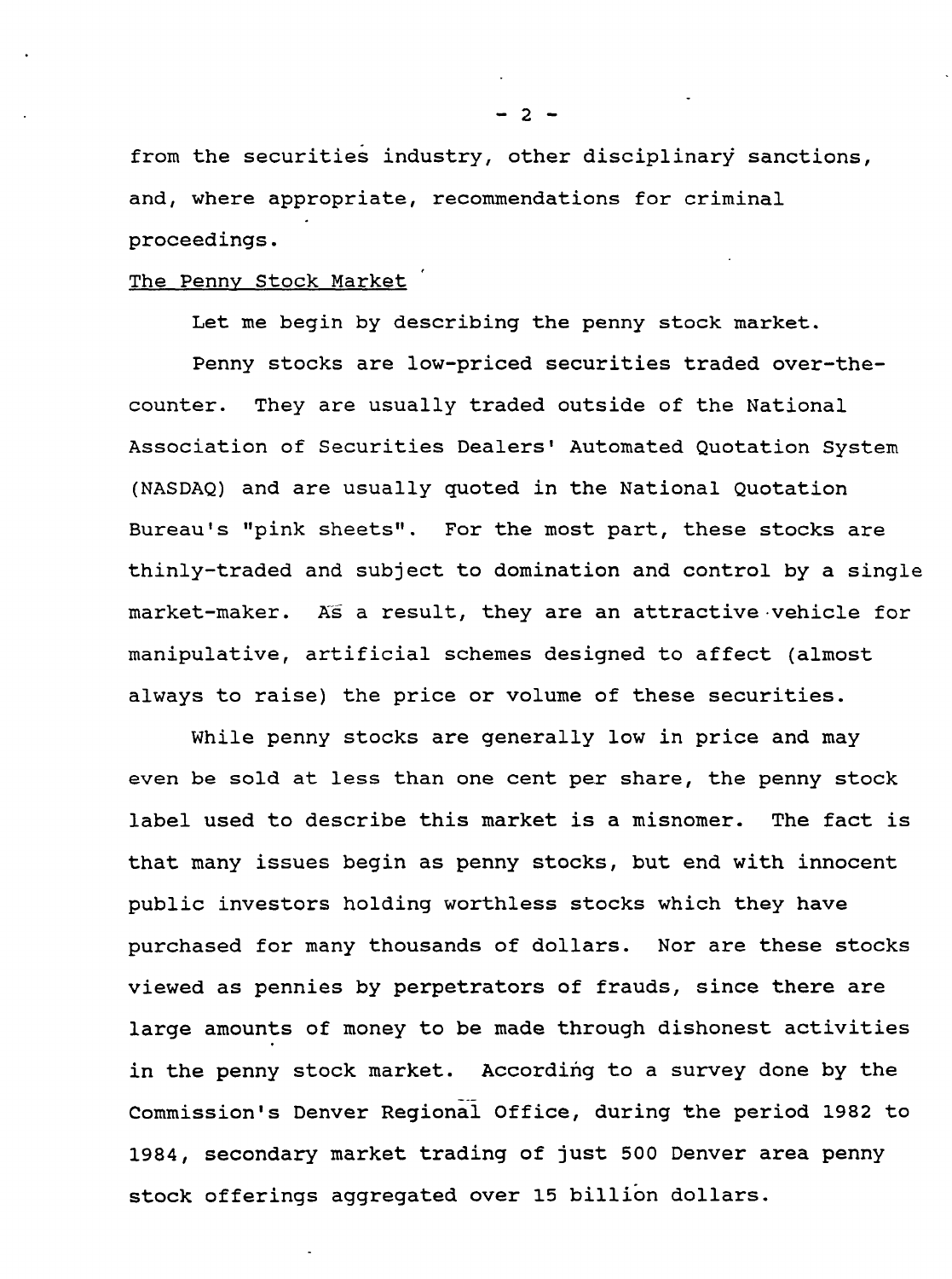Profits to the brokerage firms involved in the penny stock market can be enormous. For example, over approximately a one month period, two penny stock brokers monitored by one of the Commission's offices traded shares of two companies with a combined net worth of about one million dollars. During this month, the brokers' profits in transactions involving these companies amounted to \$3.5 million, more than three times the net worth of the two companies. In another case, a branch office of a penny stock firm made more than a one million dollar profit in a single day through its activities in the penny stock market.

The penny stock market is also exceedingly lucrative for the registered representatives who sell to the public. Registered "reps" can reportedly make \$5,000 a month after 6 months and  $$10,000$  to  $$20,000$  per month after a year's sales experience. A top broker in the penny stock market can earn from \$20,000 to \$50,000 per month.  $2/$ 

Of course penny stock market abuse hurts innocent investors. Examinations of penny stock brokers' books and records have revealed large markups and large commissions. For example, one customer recently paid \$25,000 for a stock without knowing that the broker's commission was \$12,500, exactly half of the amount paid. In other cases, customers who believe they have made large paper profits find that their brokerage firms

 $-3 -$ 

l/ *See* Confessions of <sup>a</sup> Penny Stock Broker, Sylvia Porter's Personal Finance, September 1988 at 65.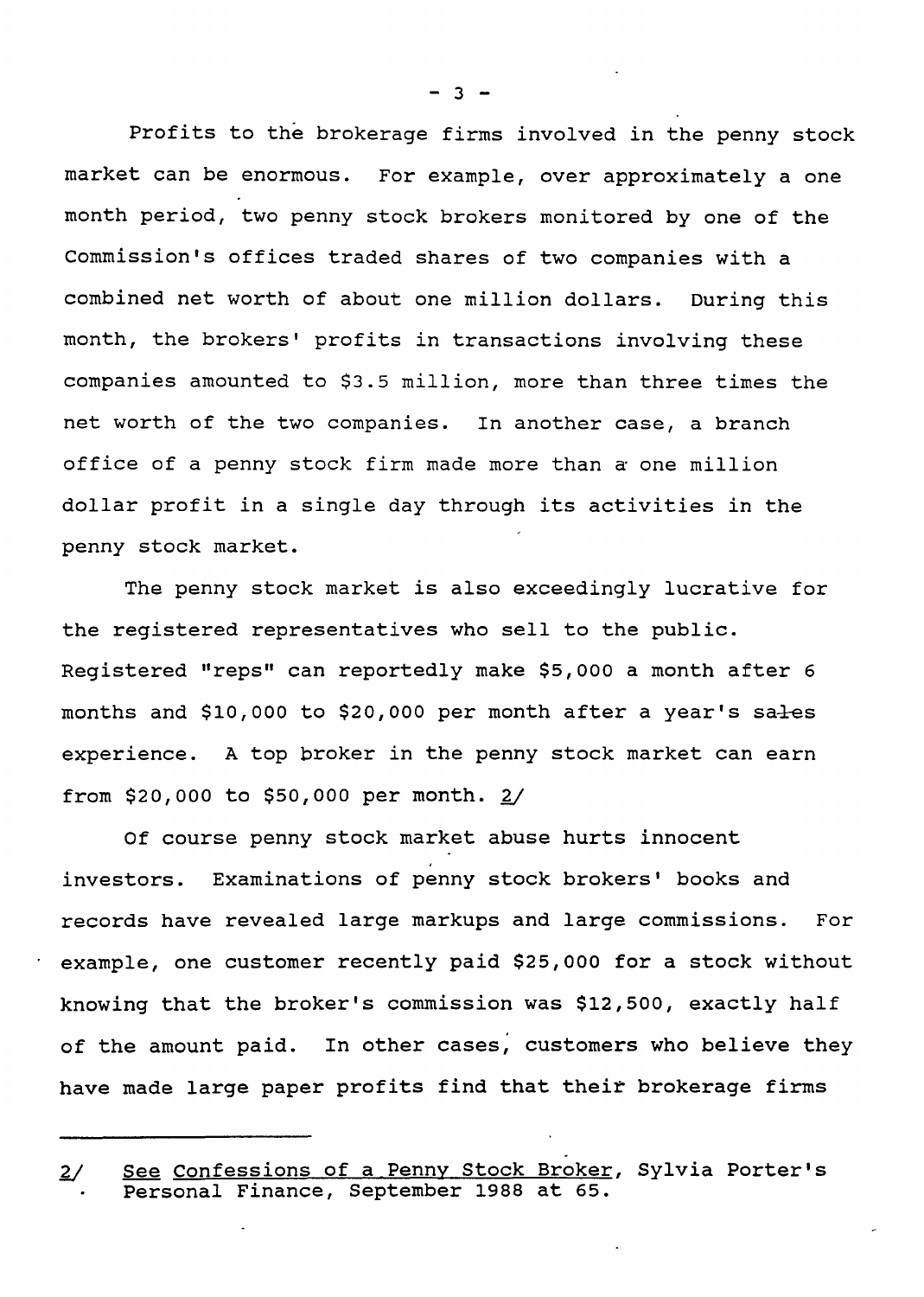will vigorously resist their attempts to liquidate their stock positions for cash.

# A Typical-Manipulation

While the techniques used to perpetrate frauds in the penny stock market are varied, there are some common features.

Phase one begins with the creation of a shell corporation by a promoter, although in some instances an already existing shell will be used. Usually the "shell" company will have no operating history, few employees, few assets, and not uncommonly, no legitimate prospects. The shell is used as the vehicle for the manipulation. If a new shell is formed, the stated business purpose will usually be to look for mergers, .acquisitions, or business opportunities. However, no merger partner will be identified and no disclosure will be made as to the proposed nature of the company's business.

Initial distributions are often made to buyers or mere holders who do not care what the prospectus says. In one recent case considered by the Commission, more than 100 persons in the state of Colorado were given securities in a sham shell company distribution scheme. 1/ The "Colorado 103," as we called them, were told that they could make money at no risk by accepting stock to be given to them without payment and thereafter selling it. They were told that the promoter merely wanted to use names of Colorado investors because Colorado laws

 $\mathbf{A}$ 

<sup>1/</sup> Complaint of the securities and Exchange Commission, SEC v. Colonial International Import, Ltd., et al., No. C-88-510-JLQ (E.D. Wa. filed September 28, 1988).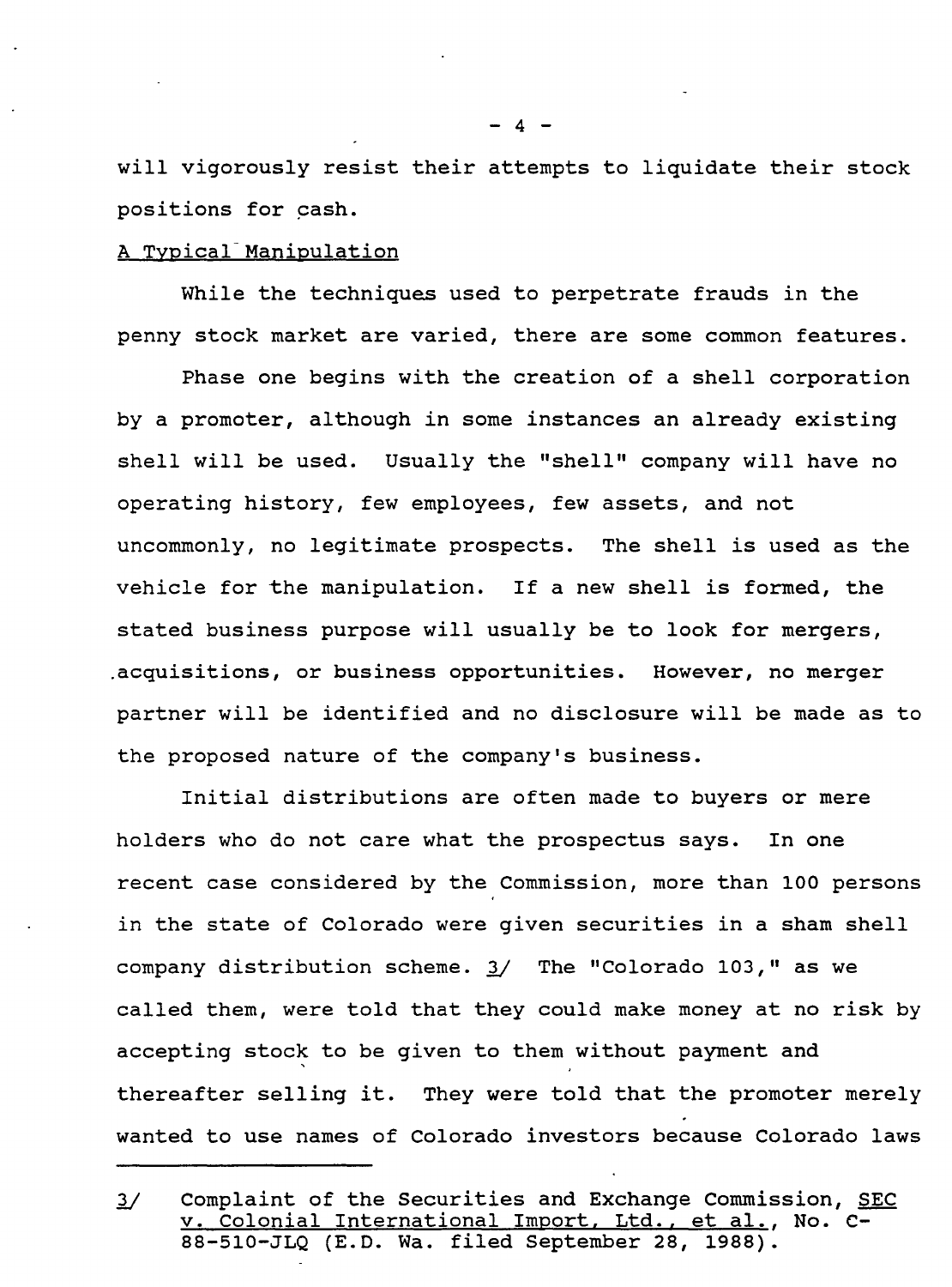made it easy for companies to go public. These individuals became an integral part of a fraudulent penny stock market manipulation scheme.

The point is that at the beginning of the manipulation the promoters will have sold small amounts of stock, or given away stock, or acquired an inactive company which nevertheless has shareholders. At this juncture, the promoters will themselves own, or secretly control through nominees, large quantities of stock or warrants to purchase stock. They will then be poised to make substantial profits when the price of the stock rises.

At the completion of the first phase, the promoters will control a "shell company" which has few assets. but also has a sufficient number of shareholders so that a market can be said to exist. In the next phase, the shell frequently is merged with a private company, which is described as having great prospects because it has a purported product with great potential, making the combined company's stock an attractive buy in the secondary market. Currently fashionable products involve AIDs cures, uranium, or gold, always a trusty standby.

In some cases, these shell offerings are organized and orchestrated by promoters who are habitual securities law violators. These promoters appear to be assisted in creating the shell packages by professionals 'who may be knowing and regular participants in the fraudulent schemes. These professionals include attorneys, accountants, public relations firms, and transfer agents, who frequently are involved again

 $-5 -$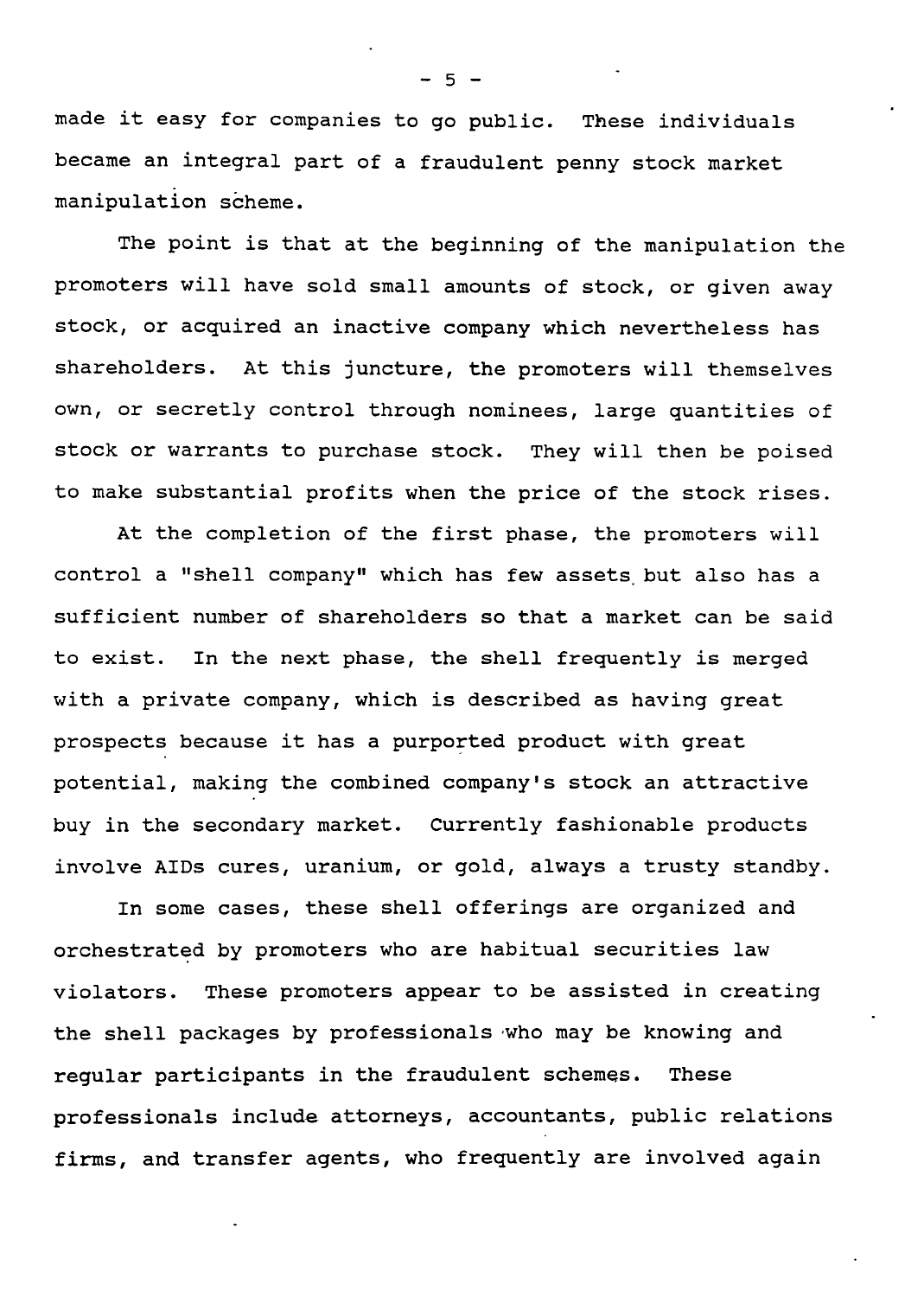and again in providing legal opinions, certifying financial statements, providing publicity, and serving as transferors for stock certificates. These individuals are all critical players in the steps necessary to bring the securities to market.

The next phase in the manipulation is to obtain access to the market by making arrangements with a broker-dealer who will act as market maker. Promoters may give stock or pay cash to a firm in exchange for its services as a market maker. To create the appearance of a legitimate market, the broker-dealer sometimes arranges for other firms to list themselves as additional market makers. These secondary market makers will often agree to provide this service in exchange for a similar favor in the future or for a small payment. In some cases, these arrangements are simplified because the primary brokerdealer has an ongoing relationship with the promoter.

Once the shell package has been established, the stage is set for the manipulation of the price and volume of the penny stock in the secondary market. The broker-dealer purchases the penny stock in large incremental blocks for sale to the public at pre-determined prices. The broker-dealer then uses an extensive telephone system coupled with high pressure and misleading sales practices to sell stock to an unsuspecting public. Salesmen routinely make hundreds of "cold" telephone calls per day. Although some of the sales personnel are experienced in high pressure sales techniques, many are naive and enthusiastic young people. These sales people are given

- 6 -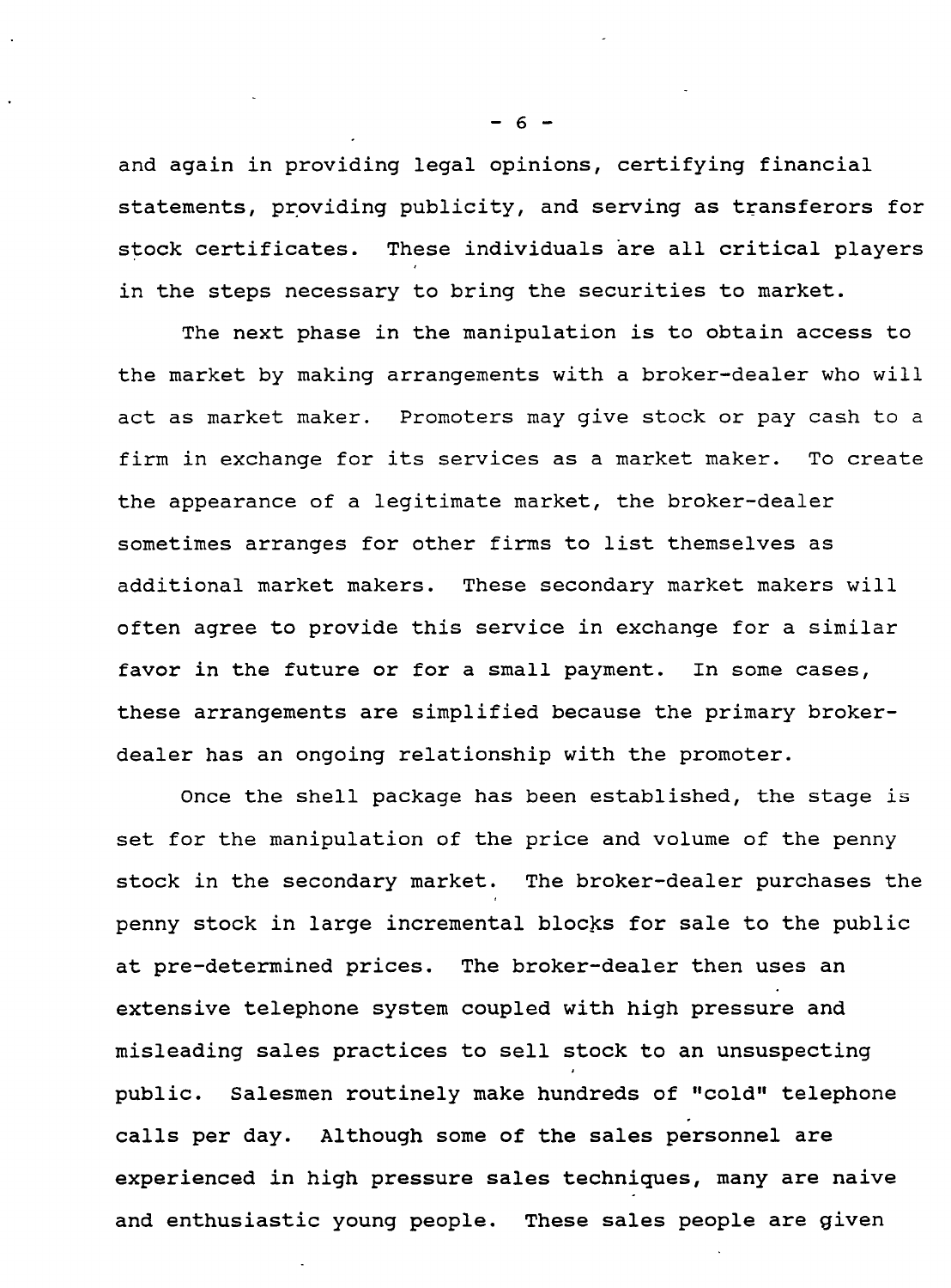exaggerated, glowing reports on the stocks they have been told to sell. Using scripts provided by their broker-dealer employers, their sales techniques feature a steady stream of spectacular -- and false -- promises of alluring investment opportunities.

The idea behind the sales program is that the penny stocks will be sold to the public at ever increasing prices, so that the promoters will profit by selling at grossly inflated values and the broker-dealers will profit by huge markups and commissions. One version of the sales manipulation scheme is a technique called the " $1 - 2 - 4 -$  Flip". In this scheme, securities are sold to the public at an initial offering price of one cent per share. Subsequently, the issue is traded in the aftermarket at two cents and resold to other customers of the broker. The issue is resold again to another group of customers at four cents. Having completed this cycle, and after the price is manipulated above four cents, the broker convinces the last group of customers to liquidate their purchases at a fictitious paper profit and then to use the proceeds to purchase another new securities issue. When the original issue reaches a price above four cents, it is then sold (flipped) as a block to another market-maker or promoter who, in turn, will use the securities for a new manipulation scheme. Of course, the four cent purchasers are losers. If they try to sell for cash instead of reinvesting in another offering, they are told the market will not absorb their

 $\overline{7}$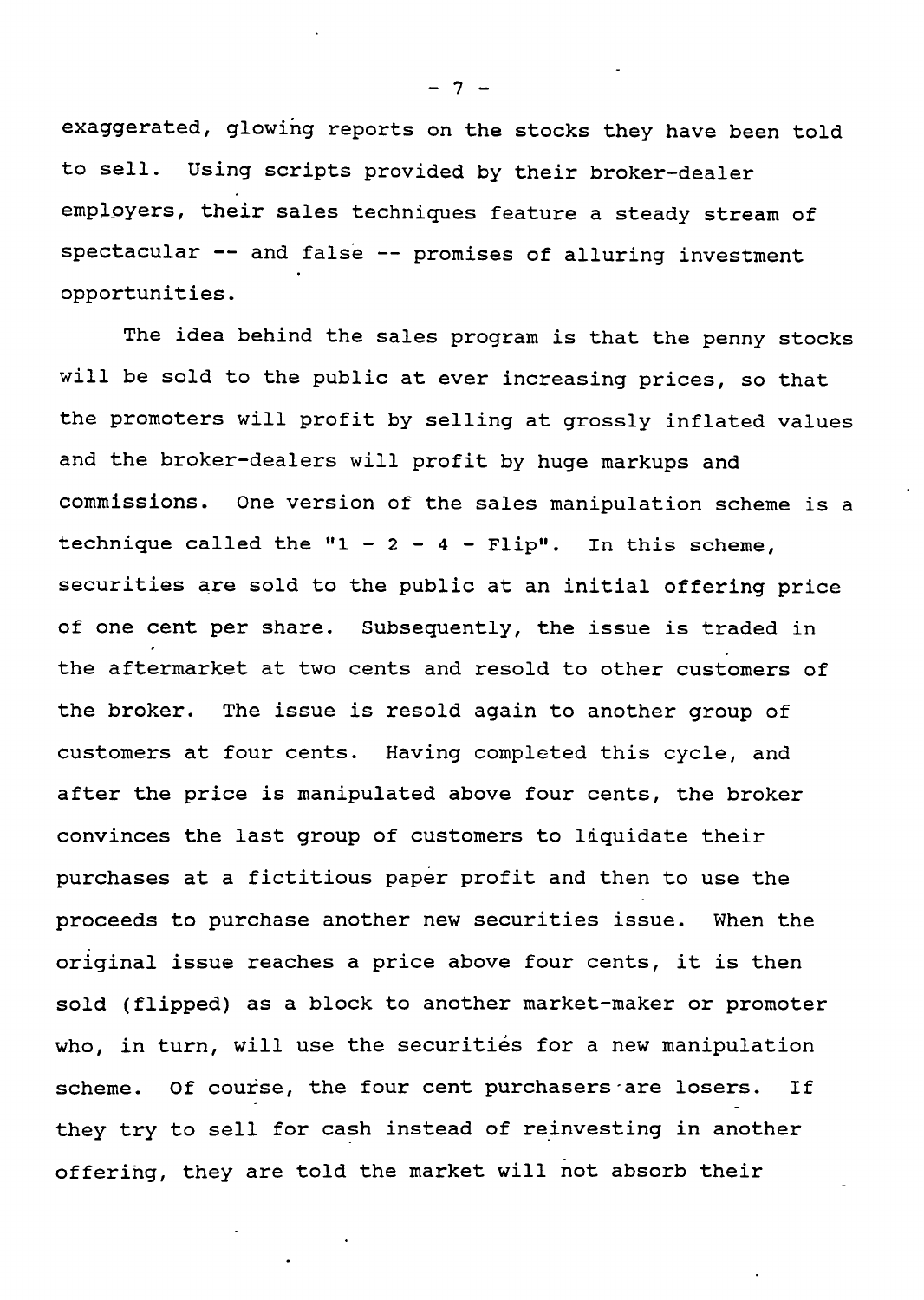securities. If they try to sell the new securities, they are put off by promises of still greater profits. It is, of course, inevitable that there will also be a "last buyer" who will suffer financial loss when the manipulation collapses.

Certain patterns emerge in this process. These include: a thinly-traded market; control by one or only a few brokers who often have contacts with the promoter of the issuer; matched purchases and sales of the penny stocks effected to increase their prices; false or misleading press releases; high pressure "boiler-room" sales practices made by professionals and by young, inexperienced sales personnel; grossly inflated spreads and markups by the broker-dealers involved; and the dumping of the securities at inflated prices by the promoters or brokers who then move on to the next manipulation.

A dominated and controlled market results in enormous power to the broker-dealer in setting spreads and mark-ups. Because one main broker dominates and controls the market in a penny stock manipulation, it can establish a wide spread between its bid and ask prices without fear of competing prices from other brokers. For example, a broker-dealer firm may buy 20,000 shares at the bid price of 10 cents per share (\$2,000) from one customer, and sell to another customer at the ask price of 20 cents per share (\$4,000). The firm often gives 50 . percent of the spread  $(51,000)$  to its registered representative. A similar \$4,000 trade at a typical wire house in a listed security would result in only a \$42 gross agency

 $- 8 -$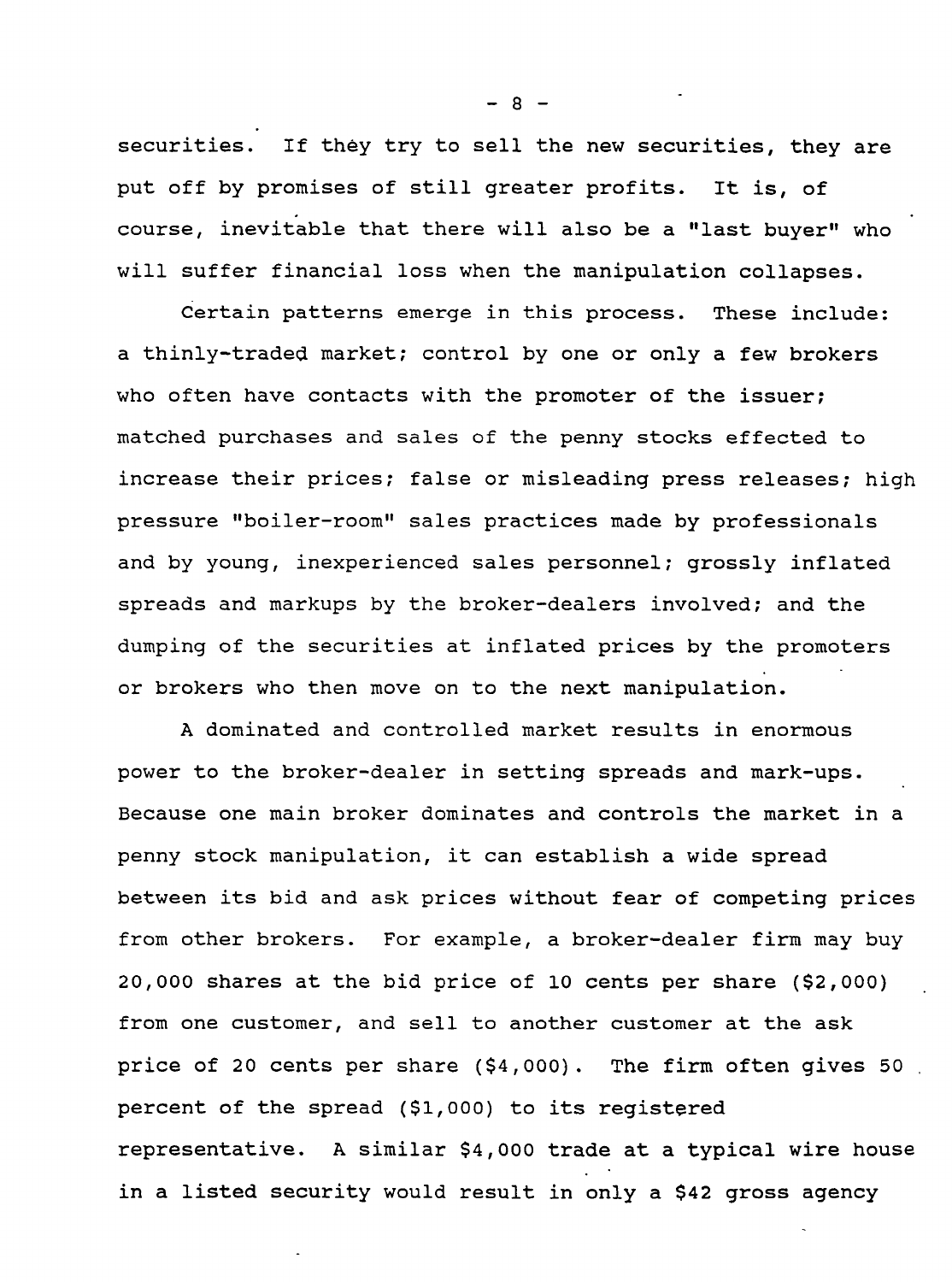commission with 30 percent or \$12.60 to the registered representative. In addition to excessive spreads, we have found that some penny stock brokers charge mark-ups well in excess of 100 percent over their contemporaneous costs -- and may even charge up to as high as 300 percent.

### Boiler-Room Sales operations

Recently a member of the Commission's staff, who regularly examines broker-dealers, recounted to me his observations of a firm engaged in a penny stock manipulation. What he told me was truly shocking.

Let me set the stage. The set-up is a large single office containing:

- numerous telephones and desks;
- an elevated platform where the sales managers and traders have desks, telephones, and maintain daily records of inventories and sales; and
- a blackboard containing names of securities, prices at which they are to be sold, and the commissions to be paid to the sales representatives.

The penny stock of the day being sold to customers has an inflated balance sheet and overly optimistic income projections. The company's products have been the subject of numerous news releases.

The cast of characters begins with middle-aged salesmen who have made a career of working for penny stock brokers. Also on the stage are younger sales personnel. These are young

 $-9 -$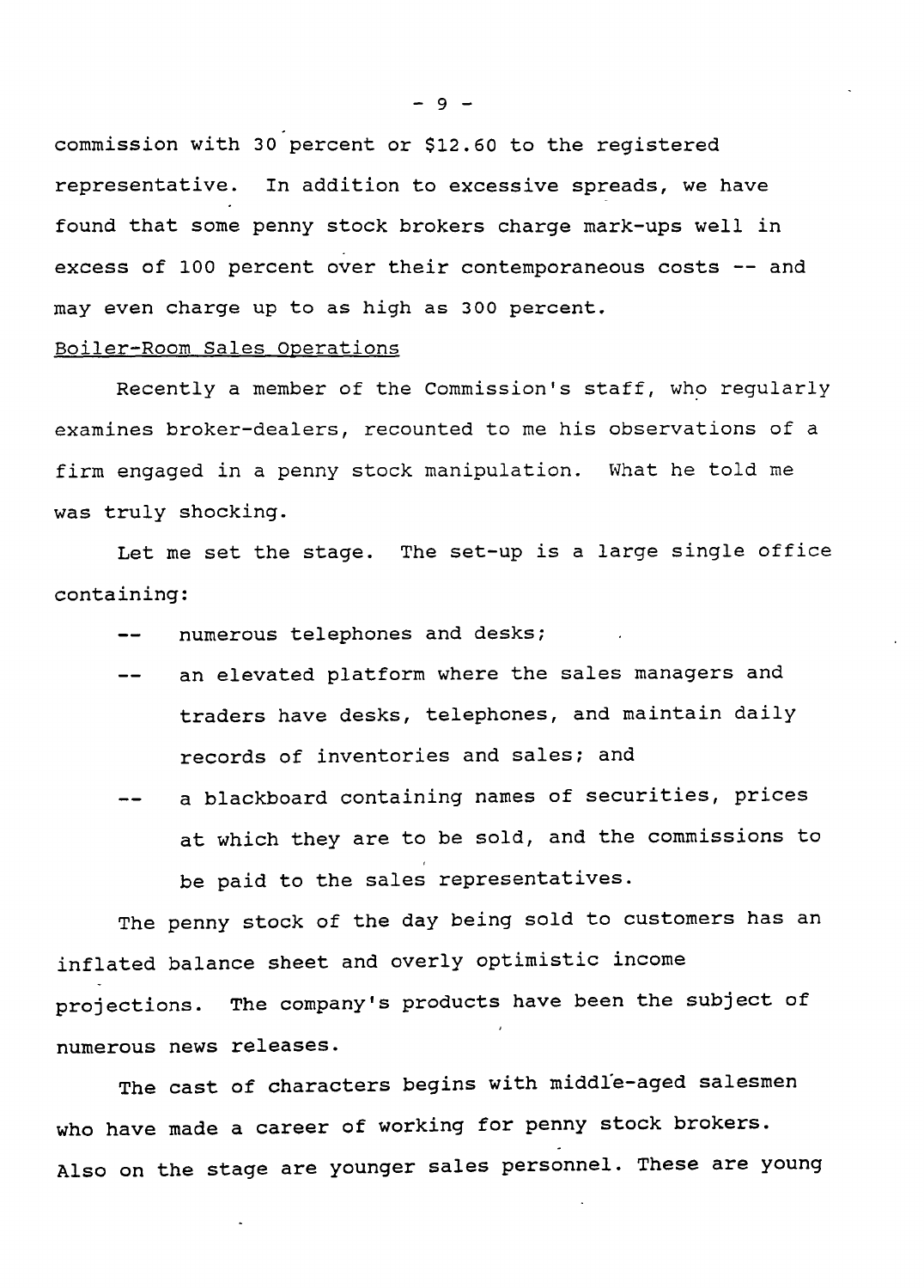men and women between 20 and 30 years old who have little background in the securities industry. Their most important assets are good telephone voices and a "gift of gab." Many have dropped out of college. They make \$5,000 to \$20,000 or more a month, own high priced cars, take expensive vacations, and live in luxurious surroundings. They are required to attend motivational meetings every morning, to work 12 hours a day, and to make 300 telephone calls a day. They are not permitted to leave their desks for lunch. They start the day with the attitude: "Let's go get 'em."

The persons they will call during the day are from all walks of life: young, old, doctors, lawyers, plumbers, businessmen, persons, retired people. Although telephone directories are good sources for names, lists of prospects are ,frequently purchased from various sources. Advertisements by brokers offering free information also result in numerous leads.

Our young salesperson is given certain guidelines:

- 1. Use first names: Mr. Jones -- may I call you John? Please call me Marv.
- 2. Be aggressive:
	- (a) My firm is the fastest growing stock broker and investment banking firm in the country.
	- (b) John! Listen my clients double their money every six months. Some have even tripled their investments.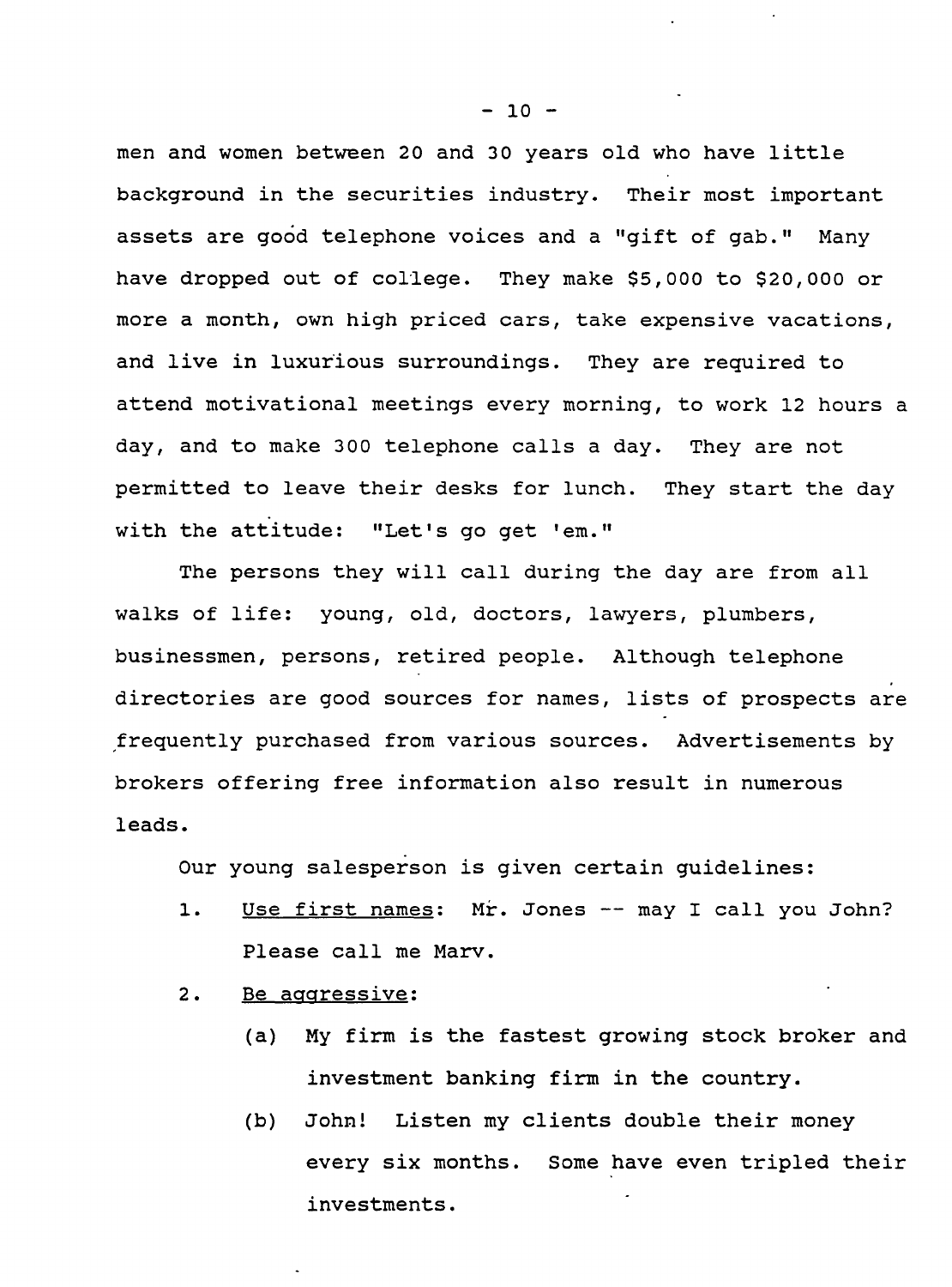- (C) If I could guarantee that you could double your money in three weeks what would you say?
- 3. Be specific:
	- (a) Look John this is a special situation. We have bought a large block of stock cheap which we are offering to our customers at 10 cents. The market is at the moment 12 cents, so for every \$10,000 you invest you are immediately up \$2,000.
	- (b) We expect the stock to go to 30 cents in the next six weeks. This means that you will make \$20,000 on your \$10,000 investment.
- 4. Close the sale: How many shares shall I reserve for your account? Shall we make it \$10,000 worth so that you can have that \$2,000 profit today and \$20,000 in a few weeks? Great!

What I have just described happens every day in the world of boiler-room penny stock manipulations. Over the past year, we have received indications that penny stock manipulations are increasing nationwide. Not only have the number of Commission enforcement actions and investigations concerning penny stock fraud and manipulation increased, but these activities are spreading geographically. They are 'no longer centered in . Denver and its "sister" city of Salt Lake, where, unhappily, these problems have existed for many years. They are expanding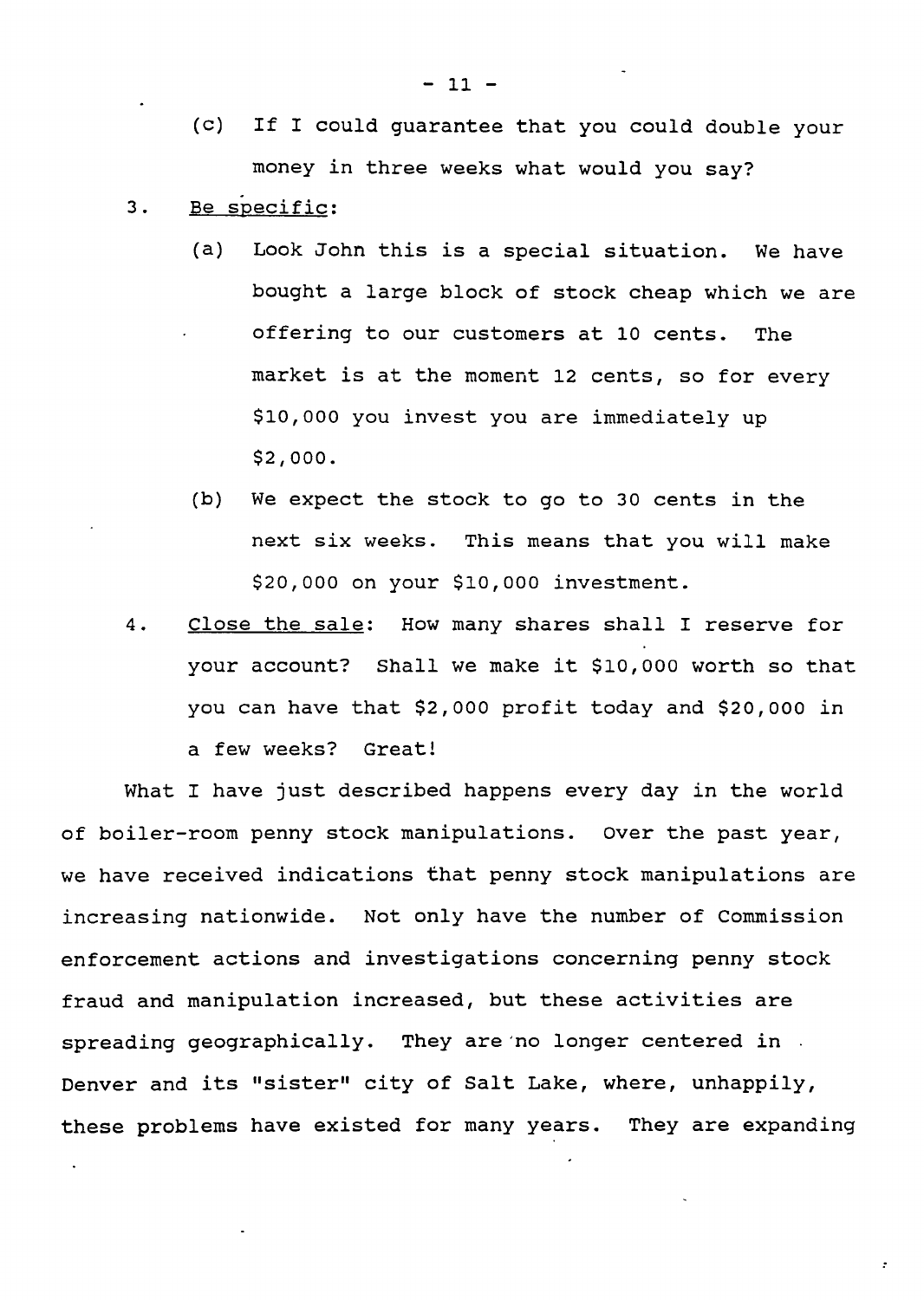to other areas, including Miami, Seattle, Atlanta, Chicago, and Los Angeles.

The activities I have just described cannot be tolerated. They are aimed at investors who cannot afford to lose. And for the most part they are illegal. While the sale of "penny stock" by itself is not necessarily fraudulent, activities that often occur in connection with sales of penny stock may violate both the civil and criminal provisions of the federal securities laws. Specifically, the federal securities laws are violated by:

- making material misrepresentations regarding a company whose stock is being sold;
- failing to disclose that a market is dominated;
- representing that the price of a stock will double or triple in value;
- soliciting unsophisticated investors to buy unsuitable speculative securities;
- making recommendations about a stock without having a reasonable factual basis;
- concealing excessive markups of securities; and
- participating in a scheme to defraud.

In seeking to stem these practices, the Commission will not hesitate to bring proceedings against broker-dealers, registered representatives, attorneys, accountants, public relations firms, transfer agents, and others when their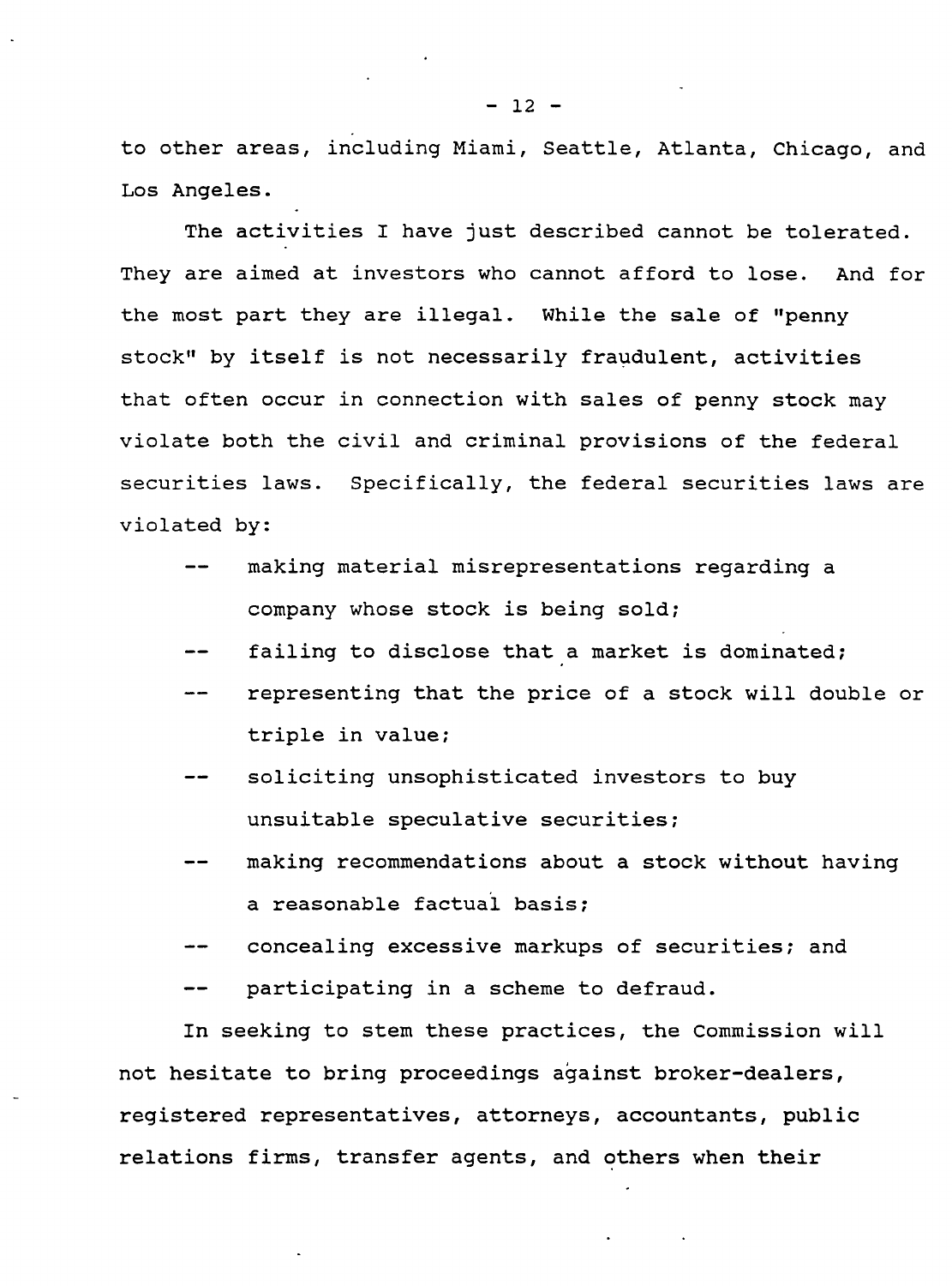activities as participants in the penny stock market violate the law.

#### Solutions

In the coming months, the Securities and Exchange Commission will be giving special attention to penny stock manipulations. We will be taking the steps within our power to combat penny stock fraud, and we will be urging other law enforcement authorities to do the same. We have already begun an active program, particularly in Denver and Miami.

- In the last seven months, the Commission has halted trading in over 125 penny stocks listed in the pink sheets. These actions have alerted investors and brokers to questionable offerings. We will continue to halt trading when questionable stocks are being traded and we-will monitor the activities of brokerdealers who enter the market after a suspension expires.
	- The Commission is actively examining the penny stock area and *is* bringing injunctive actions and administrative proceedings to attack fraud and market manipulation in the over-the-counter market. Thus far *in* 1988, the Commission has initiated more than 25 enforcement actions involving fraud or abuse in this market. 4/

 $13 -$ 

Since 1986, the Denver Regional Office has initiated more  $\frac{4}{ }$ than thirty cases involving penny stock abuses.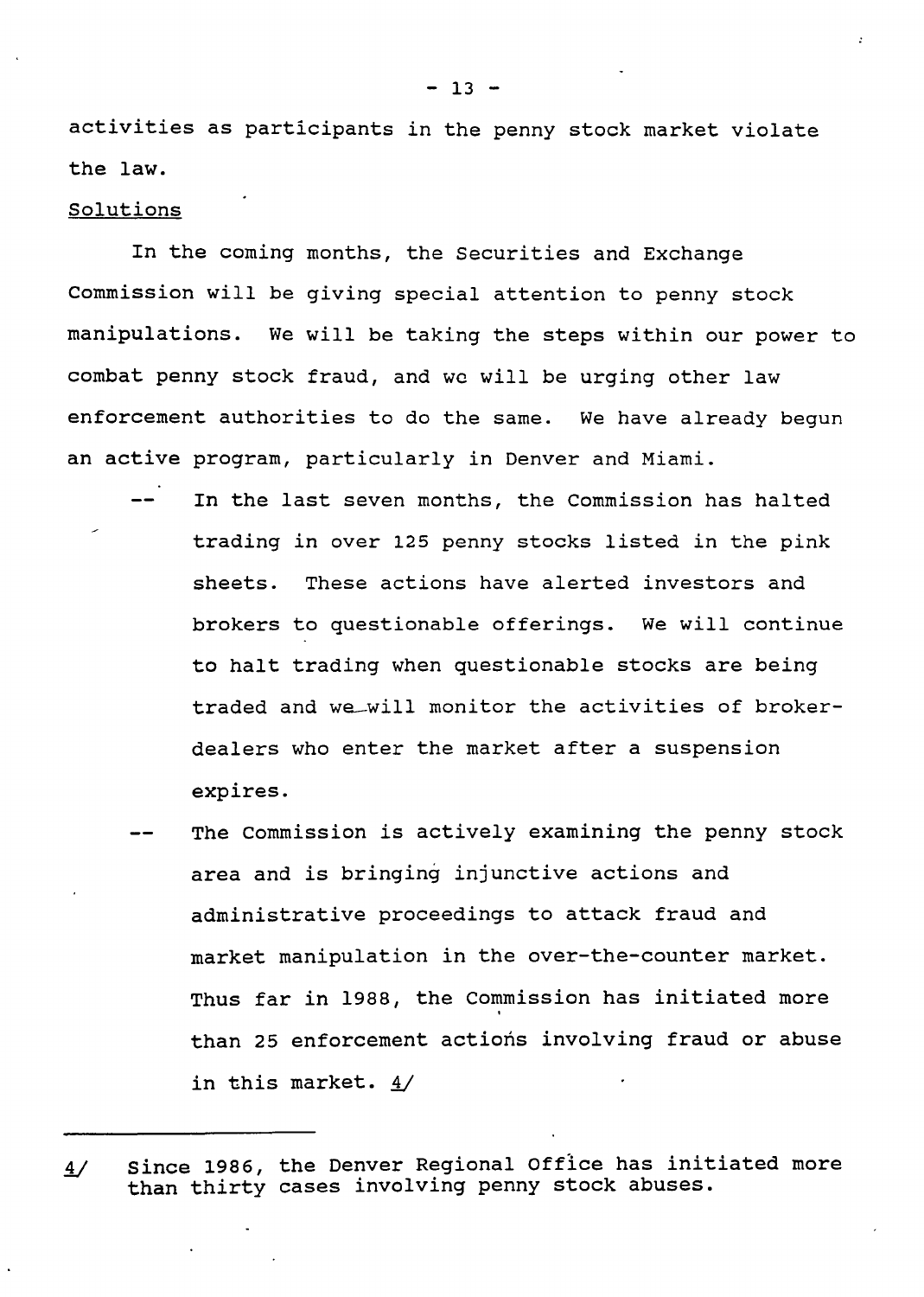In addition, this year new pink sheet price and volume reporting procedures are being initiated by the National Association of Securities Dealers, Inc. (NASD). These procedures will assist the Commission in monitoring and policing abuses in this segment of the market.

Despite substantive efforts alleady underway, it is clear , that more needs to be done. I am asking members of the securities bar and the accounting profession, members of the public, the Justice Department, the NASD, state securities administrators, and the securities industry to join with the staff of the Securities and Exchange Commission in a vigorous effort to combat abuse in the penny stock market.

A task force on penny stock manipulation has been established within the Commission. Under the leadership of our Associate Director of Enforcement, Joseph Goldstein, and with significant input from our Regional Offices, the task force will identify regulatory solutions to the problems posed by penny stock manipulations.

From another perspective, we hope to educate investors regarding the dangers of penny stock fraud. We will urge all investors to investigate before investing in penny stocks. Investors should ask about commissions and mark-ups. They should ask for prospectuses. They should be wary of issuers that have no assets and no business plans. They should know that there is no easy profit to be made in the securities